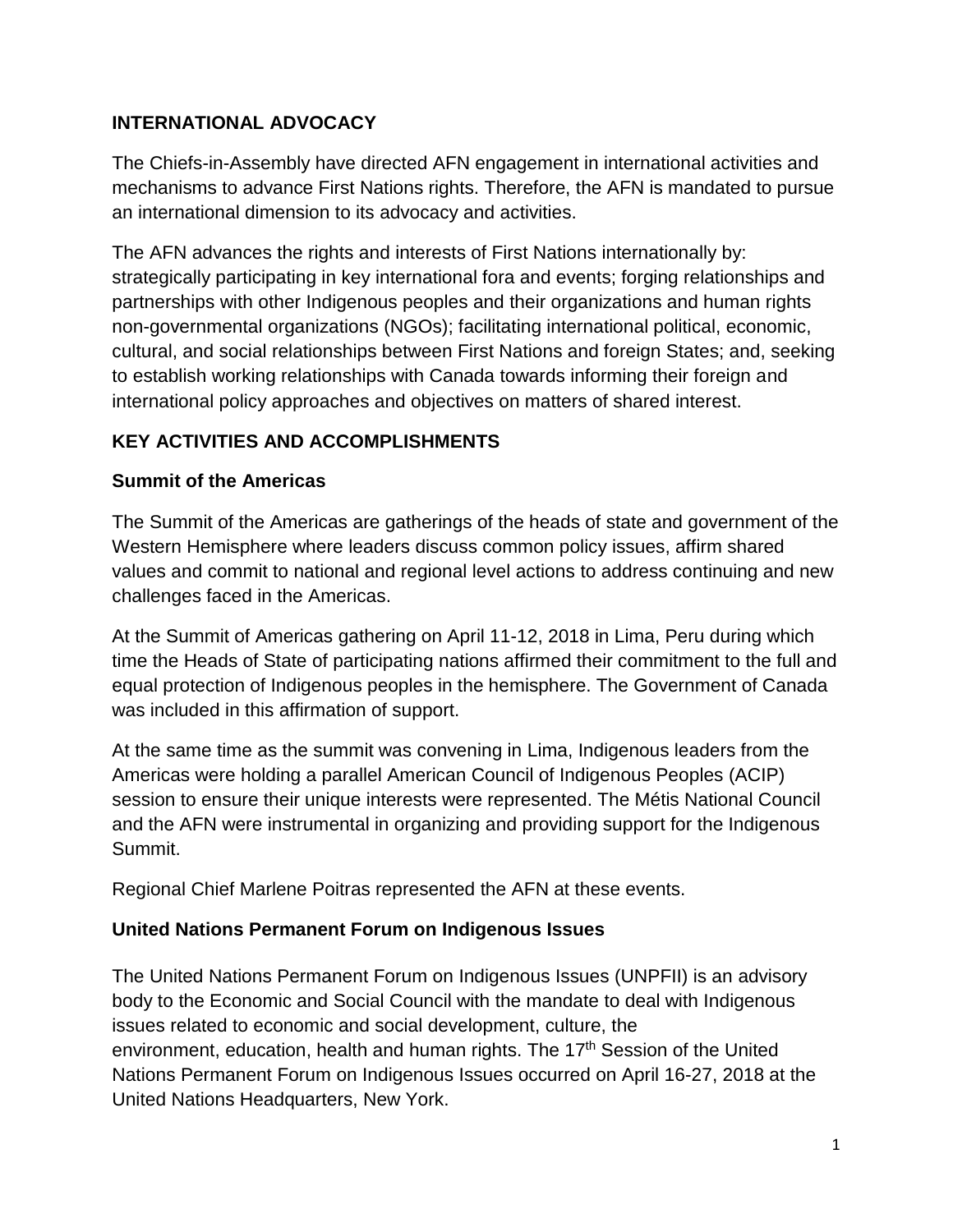Grand Chief Wilton Littlechild represented the AFN at the event. By virtue of a statement, he recommended that States work in partnership with Indigenous peoples to develop legislative and decision-making processes to ensure respect for their lands, territories and resources, with free, prior and informed consent. He urged States to dismantle colonial laws and end litigation based on denial of Indigenous peoples' rights.

Regional Chief Marlene Poitras delivered closing remarks for the 17<sup>th</sup> Session of the UNPFII. In her closing remarks she stated that "[o]ur dialogue this year should motivate us in the work that lies ahead in each region to realize human rights and development for all."

# **Universal Periodic Review**

Canada's third Universal Periodic Review (UPR) occurred on May 11, 2018, in Geneva, Switzerland. The Minister of Justice and the Attorney General of Canada, Jody Wilson-Raybould led Canada's delegation as the first Minister to head Canada's UPR team. During Canada's review, 112 states made interventions recommending Canada address a number of human rights issues. Over 70% of interventions referenced Canada's obligation to address inequality facing Indigenous peoples, with most comments referring to the protection of Indigenous women and girls. This is in line with previous state interventions through Canada's first and second UPR.

Minister Wilson-Raybould committed Canada to strengthening intergovernmental collaboration and public dialogue on human rights through development of protocol on recommendations Canada receives on international human rights bodies. Canada also committed to enhanced federal/provincial/territorial human rights implementation through the creation of a senior intergovernmental mechanism.

The Assembly of First Nations provided feedback on Canada's report and will continue to monitor. Canada released its response to the recommendations from the third cycle of the Universal Periodic Review on September 18, 2018.

#### **The Committee on the Elimination of Racial Discrimination**

The Committee on the Elimination of Racial Discrimination (CERD) is the body of independent experts that monitors the implementation of the Convention on the Elimination of All Forms of Racial Discrimination by its State parties.

The 93rd meeting of United Nations Committee for the Elimination of Racial Discrimination took place in Geneva, Switzerland from July 31 – August 25. Grand Chief Wilton Littlechild delivered a statement on behalf of the National Chief on August 14, 2017 where he highlighted the link between the denial of First Nations rights to self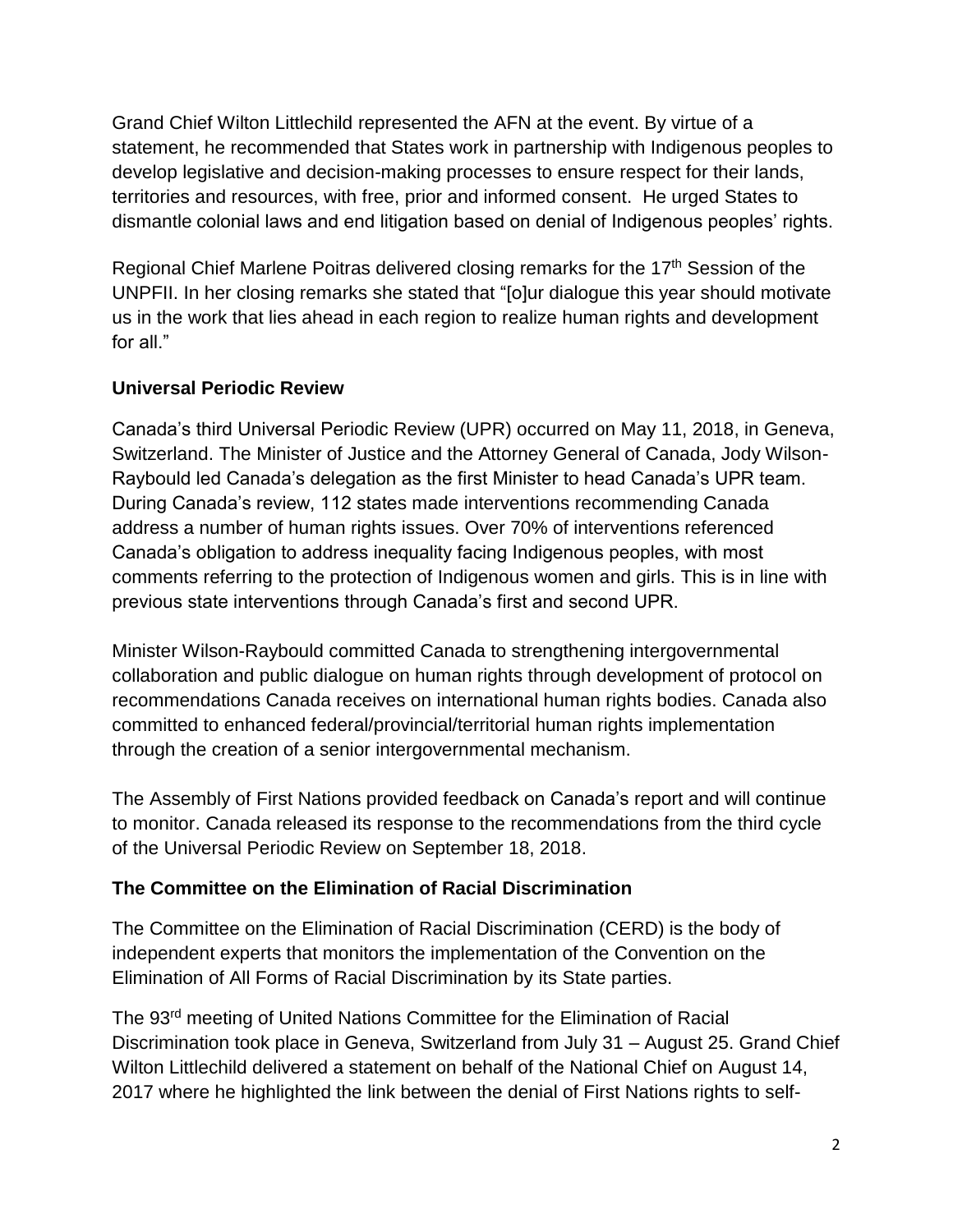determination (and to benefit from the rich resources of our lands) to the vast socioeconomic gap between First Nations and Canadians. Grand Chief Littlechild also highlighted Canada's commitment to the implementation of the United Nations Declaration on the Rights of Indigenous Peoples as a framework for reconciliation based on recognition of rights and the Assembly of First Nations' effort to co-develop an Indigenous Languages Act. He concluded his remarks with a call upon the Government of Canada to honour its human rights obligations.

In addition, the AFN wrote and submitted a report to CERD. In response to AFN's statement and report, CERD recommended that Canada adopt a legislative framework, a national action plan and also reform national laws, policies and regulations to bring them into compliance with the UN Declaration.

#### **The Expert Mechanism on the Rights of Indigenous Peoples**

The Expert Mechanism on the Rights of Indigenous Peoples (EMRIP) provides the Human Rights Council with expertise and advice on the rights of Indigenous peoples as set out in the UN Declaration.

The 11th session of EMRIP occurred in Geneva, Switzerland from July 9-13, 2018 and focused on the theme of free, prior and informed consent (FPIC). The Assembly of First Nations was represented by Grand Chief Wilton Littlechild during the event. The AFN contributed a technical paper on FPIC to support the EMRIP study on the subject. The EMRIP study on FPIC will be submitted to the Human Rights Council at its thirty-ninth session in September 2018.

# **High-Level Political Forum on Sustainable Development**

The High-Level Political Forum (HLPF) is the main United Nations platform on sustainable development and it has a central role in the follow-up and review of the [2030 Agenda,](https://sustainabledevelopment.un.org/post2015/transformingourworld) at the global level. The HLPF occurred in New York from July 9-18, 2018. Canada gave its first Voluntary National Review (VNR) on the afternoon of July 17, 2018. Canada's VNR lacked substance and was forward looking.

Grand Chief Littlechild represented the Assembly of First Nations at the event and urged for an Indigenous perspective in the implementation of the sustainable development goals such as Indigenous peoples' rights to development, selfdetermination, Free, Prior and Informed Consent and Indigenous traditional knowledge. The AFN also called on Canada to create a more robust and meaningful engagement with First Nations in the implementation of Agenda 2030 to ensure that the process will use, in collaboration with Indigenous peoples, a means to measure the gap in the quality of life between First Nations people and Canada.